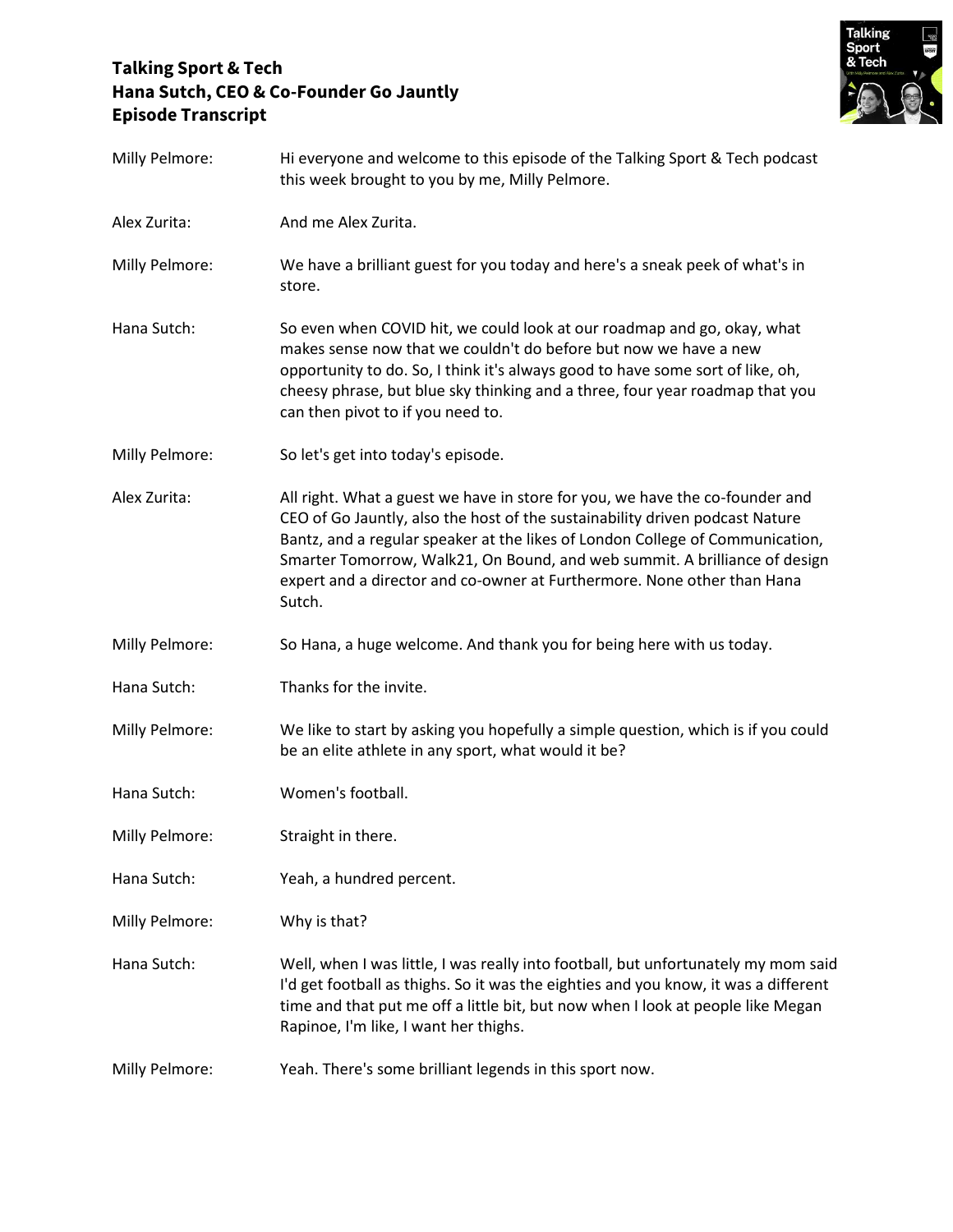

- Hana Sutch: Yeah, exactly. So, and they're all like incredible athletes and it's such a fun sport. I think I really appreciate the comradery and the teamwork and it's just fun.
- Milly Pelmore: So you didn't play as a child. You would've wanted to, but you didn't. Did you do much else active outdoorsy when you were young?
- Hana Sutch: I'd say I was not outdoorsy. I was born in a sort of city in the south coast and it was a different time. Everyone just used to drive everywhere. And my mom was quite strict. So it was like a lot of time in front of the VHS videos and the telly. And I kind of discovered, I guess, physical activity apart from like the odd PE lessons at school and stuff like a bit later on, but I did play a little bit of football. I loved it. And yeah, that's why in an alternative universe, I'm probably playing for England right now.
- Milly Pelmore: Very nice. I can believe that. So do you think it was the perhaps lack of being outdoorsy and spending time outdoors that has led you to where you are today and creation of Go Jauntly?
- Hana Sutch: Yeah, probably. For me, oh, it's so embarrassing, but I used to be like, "Yeah, I don't walk." And because I didn't realize how fun it was and what an easy way to get around the city it was. And so I think it was in my early twenties that we kind of went on a few walking holidays with my sort of new boyfriend at the time, who's now my husband, and he's from like the fields of Northumberland. So like completely different upbringing, grew up around a farm, loves mud, that kind of thing. And he's like, come on, let's go. And so he went and I was like, oh wow, pretty muddy. But yeah, I really enjoyed it at the end of it.
- Hana Sutch: And then when I got back to London and a few years later I had a kid and I wanted him to have an outdoorsy lifestyle because I didn't. And I knew that there were like so many benefits from that. So yeah, we just tried to take him to the park all the time and try and find little Woodlands for him to explore. And, that's kind of how it grew really.
- Milly Pelmore: So we'll talk more about the product itself later, but it seems like a really good way of exploring the green spaces in cities. Like you're now in London, Alex and I both in central ish London out towards Essex way. And actually kind of on the face of it it doesn't look that green, but actually if you know where to look and where to walk, there's a lot of green space to be discovered here.
- Hana Sutch: Yeah. So London's actually 47% green space and not many people know that. And when I discovered that and also discovered that there were so many sort of like parks and green spaces nearby where I lived, that I hadn't visited or hadn't known about for about two, three years. I was like, oh my God, I need to unlock these hidden gems for people and make it easier for them to find these like incredible parks and green spaces that you don't have to travel far to. That's one of the main reasons why we created Go Jauntly.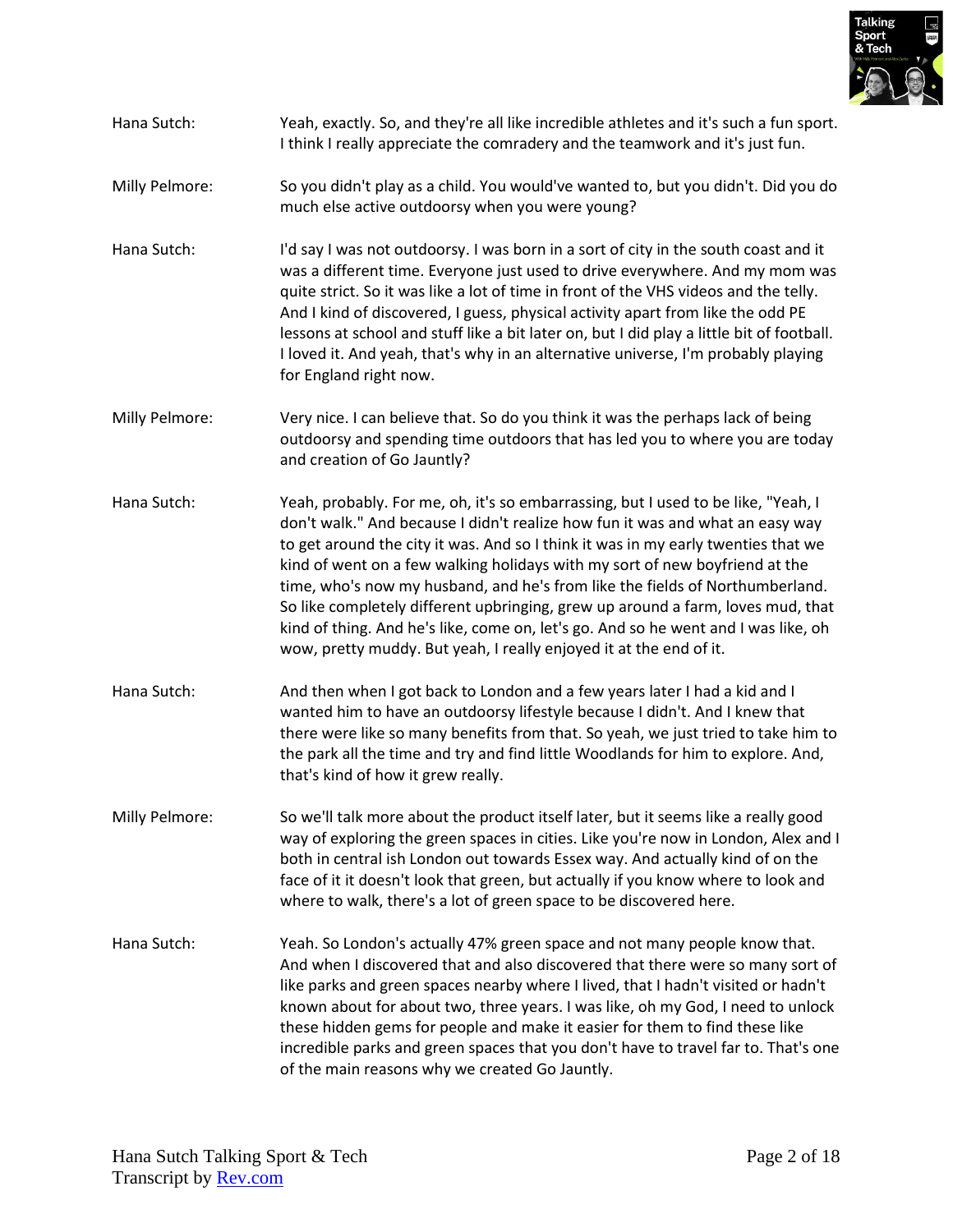

| Alex Zurita: | I'm fascinated with that point in terms of when looking at suppose your career<br>pre Go Jauntly, it's very much around product design. You study film and sort of<br>back at university and you kind of mention that perhaps not the attitude toward<br>physical activity being a little bit on and off across duration of your childhood.<br>So how much has that played back into your professional career, previous<br>experience? How much has that played a part in the look and feel of Go Jauntly<br>and the experience that people in London and beyond, right, because is in also<br>in other countries across the world experience?                                                                                                                                                                                                                                                                                        |
|--------------|---------------------------------------------------------------------------------------------------------------------------------------------------------------------------------------------------------------------------------------------------------------------------------------------------------------------------------------------------------------------------------------------------------------------------------------------------------------------------------------------------------------------------------------------------------------------------------------------------------------------------------------------------------------------------------------------------------------------------------------------------------------------------------------------------------------------------------------------------------------------------------------------------------------------------------------|
| Hana Sutch:  | Yeah. So just going back to your question around design and how that's<br>influenced, I guess Go Jauntly, and me in a way, I've been in the design world for<br>about 15 plus years now. And I worked with the likes of Google, Xbox, Nike on<br>various cross platform, digital products and services. And the kind of<br>methodology that we used was very user-centric. It was all customer-centric<br>design. It was like looking at the problem, looking at the evidence behind the<br>problem, synthesizing the data and then turning that into an actual useful<br>service that brought delight into people's lives. And if I was ever going to create<br>a product, it would always be user centric. So we really started with like a whole<br>bunch of research around what else is out there. Most of the stuff was either<br>targeted at the already fit or just really poor user experience and just difficult to<br>use. |
| Hana Sutch:  | And actually as we sort of developed, I think it started around 2015, 2016, it's<br>like the Instagram generation, it's people online looking at swiping through<br>images of people, a la Tinder and stuff like this. And actually we wanted to draw<br>on some of those design patterns and paradigms and turn that into a way for<br>people to not necessarily find other people attractive, but find outdoor spaces<br>attractive. So we were like, okay, let's create this photo led app that helped you<br>orientate and then discover adventures on foot. And one of the things that<br>There's so many reasons why we created Go Jauntly, but also another one is<br>that I am terrible at way finding, and I can look at a map and I spin around and I<br>just get so confused. Because my head is just not like that. I'm just, I get lost<br>constantly.                                                                   |
| Hana Sutch:  | So we were like, how can we help people who do get lost quite a lot? And that<br>kind of led us to our approach as well. And the other thing I think building on<br>what you were saying before is that I don't like sweating. And when you do<br>sport, it makes you sweaty. But actually when you walk, you don't sweat. So it's<br>really good exercise. It's really easy to do. It's fun, it's free, and you don't sweat.<br>So for people like me and people out there with kids or without kids who want<br>to get out and about Go Jauntly has been designed specifically for you                                                                                                                                                                                                                                                                                                                                              |
| Alex Zurita: | Because that point that there are some people that are going to find it this is a<br>great product for me because I want to build in physical activity in my day to day<br>life. There're others that are going to see what actually I am out and about in<br>the city and as a byproduct it's great that I'm going to be physically active. But<br>actually just gets me A to B and another a key feature of the product is the<br>environmentally friendly aspect of trying to go routes that are efficient and                                                                                                                                                                                                                                                                                                                                                                                                                     |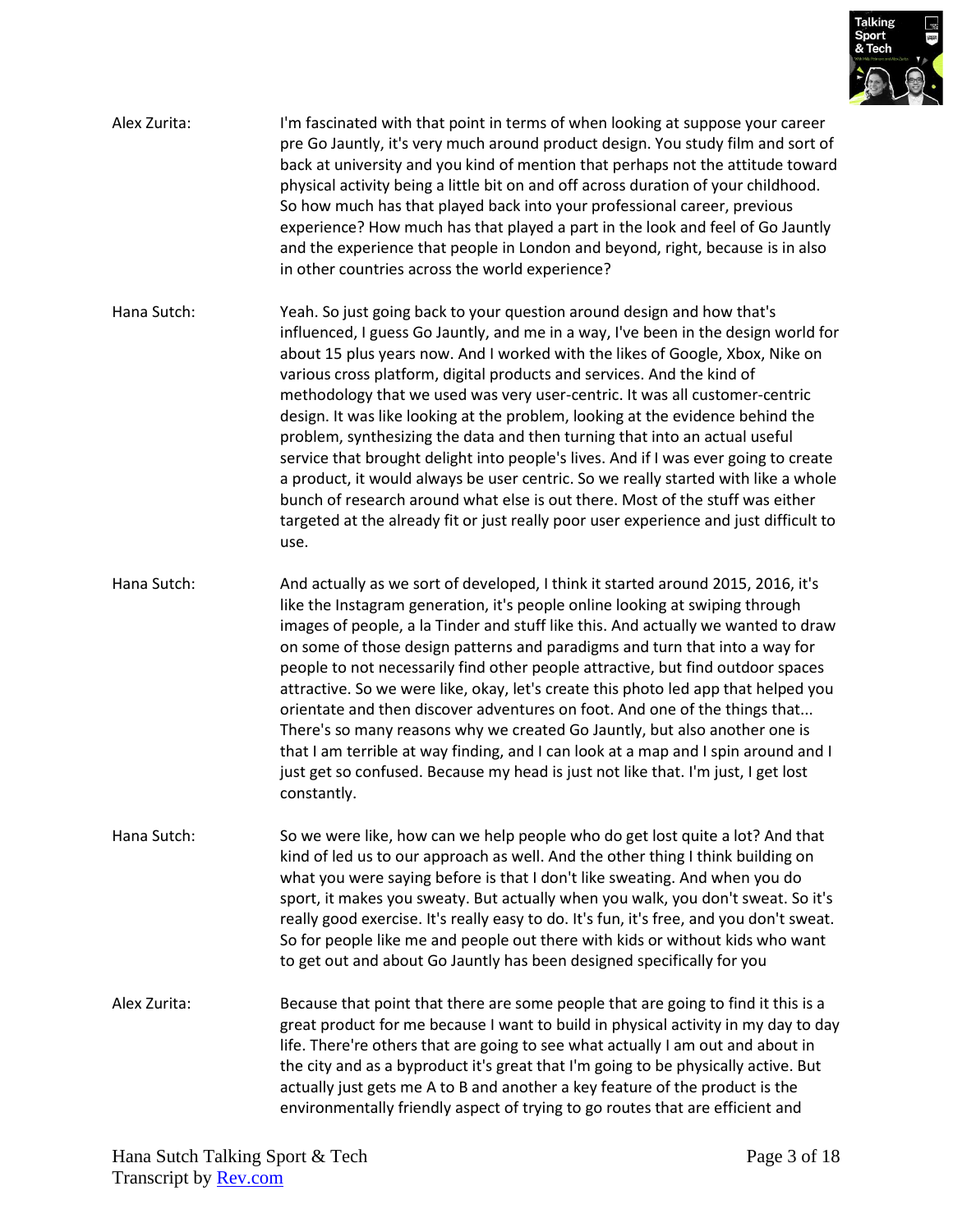

effective, but also away from heavily polluted areas. So there is that multiple facet of what ultimately what the product is trying to do, right?

- Hana Sutch: Yeah. It's taking physical wellbeing, mental wellbeing, and environmental wellbeing and bringing them together. So we'll take you on the greenest route from A to B, we'll steer you away from the busy streets where there might be like lots of air pollution or congestion or noise, and we'll try and divert you through the scenic route via park, via green space, along a canal, along a toe path, just to make it all the more pleasurable for you. And I guess like the hypothesis behind Go Jauntly is that if we can make you walk or encourage you to walk more for leisure, then you're more likely to walk for active travel. And there's just so many benefits to that. So yeah.
- Milly Pelmore: I think one of the things that I find so beautiful about what you've created is exactly as you've just mentioned, it can be, I just want to go for a walk with my family. So I'll plug in a route and see where it takes me or I have to get from A to B. So I'm going to try and do it in a way that's perhaps a bit more picturesque, a bit more healthy in terms of the air pollution. In that way you're kind of creating those behaviors that can then end up helping people who perhaps wouldn't think about not taking the bus because that's the most direct way, and it leads into a much more active way of life in general. And that also it's very accessible to everybody. You don't have to be the best footballer. You don't have to want to go to the gym. You can just walk out your front door and Go Jauntly's got something for you. And I think that's a really special thing that you've created.
- Hana Sutch: Thank you. Yeah. I'm becoming increasingly more proud of it. I'm quite an introvert and I'm very humble, but now I'm like, actually I think this is working six years in. I think we're finally being able to encourage people to get out and about. So yeah. Thanks for saying that. That's really nice.
- Alex Zurita: Yeah. Just echoing that. And I suppose maybe this is an aspect that might make you slightly flush. But big Innovate UK grant received by Go Jauntly and around bit of an overly used word, trendy word, for the right reasons and no, but artificial intelligence, AI. So how do you kind of lead a team around ultimately the development of the technology? So it can continue to give value to the user and that ease of use is there at the center of the product.
- Hana Sutch: Okay. Yeah. So just trying to unpick some of that, I think we won some Innovate UK grant funding and that was as a business response to COVID. So it was like quite a stressful time. The schools were closed. We were having to like homeschool our son and work and it was just all a bit mental. But we had this idea about creating walks from people's doorsteps, because one of... there's so many barriers to walking. So not knowing where to go, whether it's safe, how quick it is, whether there's toilets on route, that kind of thing. And one of the other ones is not wanting to go somewhere to go and do something. So not wanting to go to a gym to go and do exercise. And then during COVID of course you couldn't travel, you were told to stay home. So what we wanted to do was create essentially an app based green prescription that could lead you on walks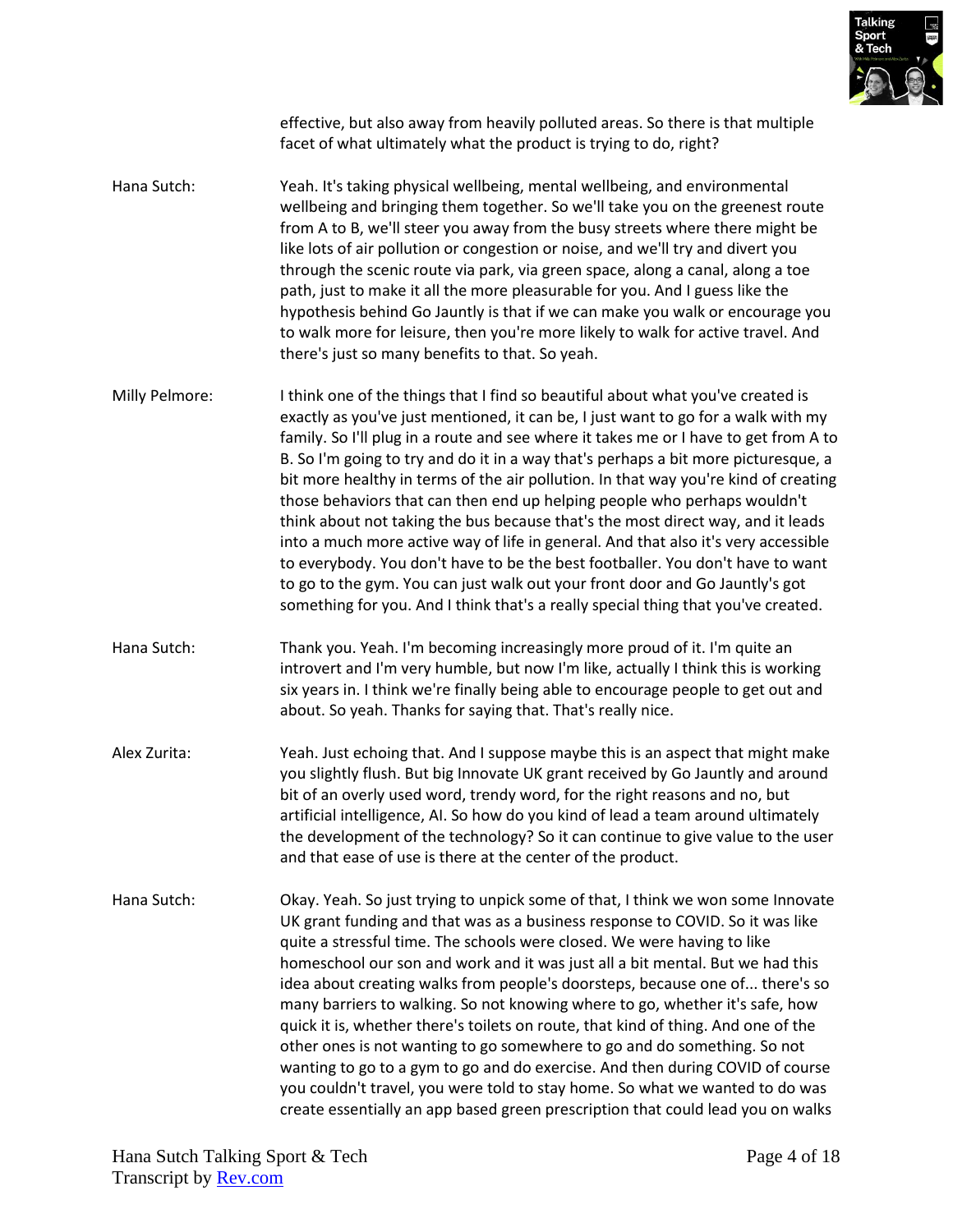

wherever you are from your doorstep. So you didn't have to travel, you didn't have to go anywhere.

Hana Sutch: And it was one of our challenges, I guess, as a startup, especially given the fact that we didn't realize we were a content platform when we started, we thought we were just a walking app, but actually you can't really be a great walking app if you don't have much great content. And we couldn't really scale just through our curated walks and tours, even though they are still super popular. So we took some open data from the UK and Ireland. We kind of analyzed proximity to green space, blue space, the busyness of roads, and whether or not there's footpaths, things like that and created an algorithm that would create green routes from A to B and then circular roots from your door. And we didn't set out a I want to create something that uses artificial intelligence or anything like that.

Hana Sutch: We were just like, let's look at the problem from both a business point of view, sorry. And also a person's point of view. And that's how we created our technology. We didn't go, oh, I want to create something in AI or I don't know, Bitcoin or whatever buzzword it is. But we focused on the problem first rather than the solution. Similarly, we also won some Innovate UK funding like a few years ago, which was around audience of the futures and it was testing augmented reality. It was a bit of a feasibility study. And we wanted to understand whether or not augmented experience outside a bit like Pokemon Go and other apps, whether that could actually enhance your experience or connection with nature. But actually what we found through doing that feasibility study is that the technology's not quite there yet. And the experience is not good enough.

Hana Sutch: So it didn't warrant augmented reality. Actually the audio aspect of the experience was better. So we've shelved that plan for now. And I think it's from a business point of view or a startup point of view, you need to make sure that you're not afraid to try new things, but you need to bury the things that are bad, even if they have a fancy word like augmented reality in it, because that might please the investors, but actually, is it a useful product for people? Is it going to encourage people to get outdoors? If the answer's no to those questions then just because it's got a fancy tech word behind, it doesn't mean that you should move forward with it. So I think hopefully that answers your question Alex.

Alex Zurita: I think that beautifully answers it. You kind of mentioned COVID pandemic.

Hana Sutch: Yeah.

Alex Zurita: Walking was one of those things that we were encouraged to do. I suppose there was a positive communication around the value of physical activity, even from a mental health and wellbeing and a physical wellbeing daily briefings where we were encouraged to not stray to far away from our home, but to get out and be active in and around our home where possible. But I want to zoom back in as suppose as a leader and as a business, how do you go about from March 2020 onwards in terms of actually, do you see a spike in usage? How do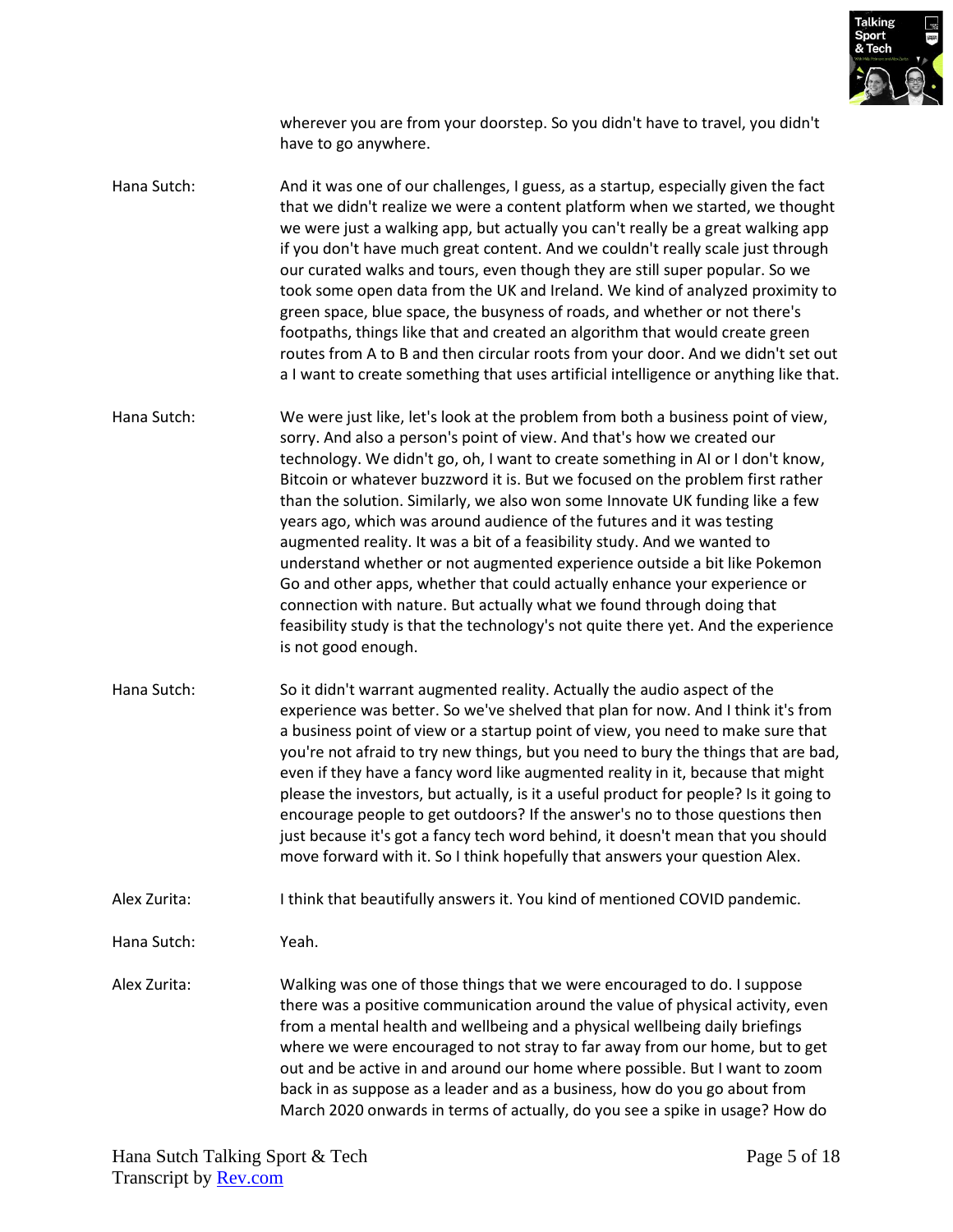

you capture that if you did? So how do you deal with your team, very much around working remotely? I just want to tap into it as opposed you from a leader point of view.

- Hana Sutch: In crisis mode.
- Alex Zurita: In crisis mode.
- Hana Sutch: Yeah, it was pretty much crisis mode. Oh, such a strange time. It feels like yesterday, but also feels like years ago. So back in March 2020, we were doing really well spending lots of time in our Bermondsey studio and then hard stop. Everyone gets sent home and we had a few projects in the pipeline, a few things kicking off, but we were actually really lucky because we didn't have to furlough anyone. And I did like scale down my hours a little bit so that I could look after my son, but I managed to basically just work 24/7. One on the son, two on the business.
- Hana Sutch: But what happened was we ended up saying yes to a couple of jobs that we might not normally say yes to. So one was, it was like helping to build like an online website for this new project that's launching actually in May around the Commonwealth and the Jubilee celebrations. And it was a bit of consultancy work. And because our team is from a design background and consultancy work is really easy for us. That's how we survived. We basically did a bit of consultancy during that time.
- Hana Sutch: And then we also looked at what grants were available and the business response to COVID one was perfect for us because we had a business response and we really wanted to make it happen and we didn't get through on the first round, but then they managed to release a whole trench of new budget and we got swept up because we scored so highly. So that just gave us room to experiment with all these ideas that we'd wanted to do that COVID provided like a great time for them to happen. And then because we were working with public sector, I think that was probably really good for us as well because public sector was still able to work. They were still delivering. Obviously they were very, very busy with all the things that COVID brought, but it meant that we had like a baseline of revenue that was still coming in, that we could still deliver.
- Hana Sutch: So my main takeaway is that sometimes in crisis mode or in situations where you're unsure and you're not clear about what to do, actually it's fine to zoom out and maybe say yes to a few things that you wouldn't normally say yes to and just see what happens. And then that's pretty much how we survived day to day really. And using that ability to zoom out, thinking beyond the Go Jauntly product, into our other skills and how we could monetize that. And then as soon as we were stable, again, we zoomed back into the product because you can get distracted if you take your eyes away from the product and service that you're delivering. And I think I'm really, really conscious of that now. And I'd be more likely to say no now, but at the time it was a lifeline.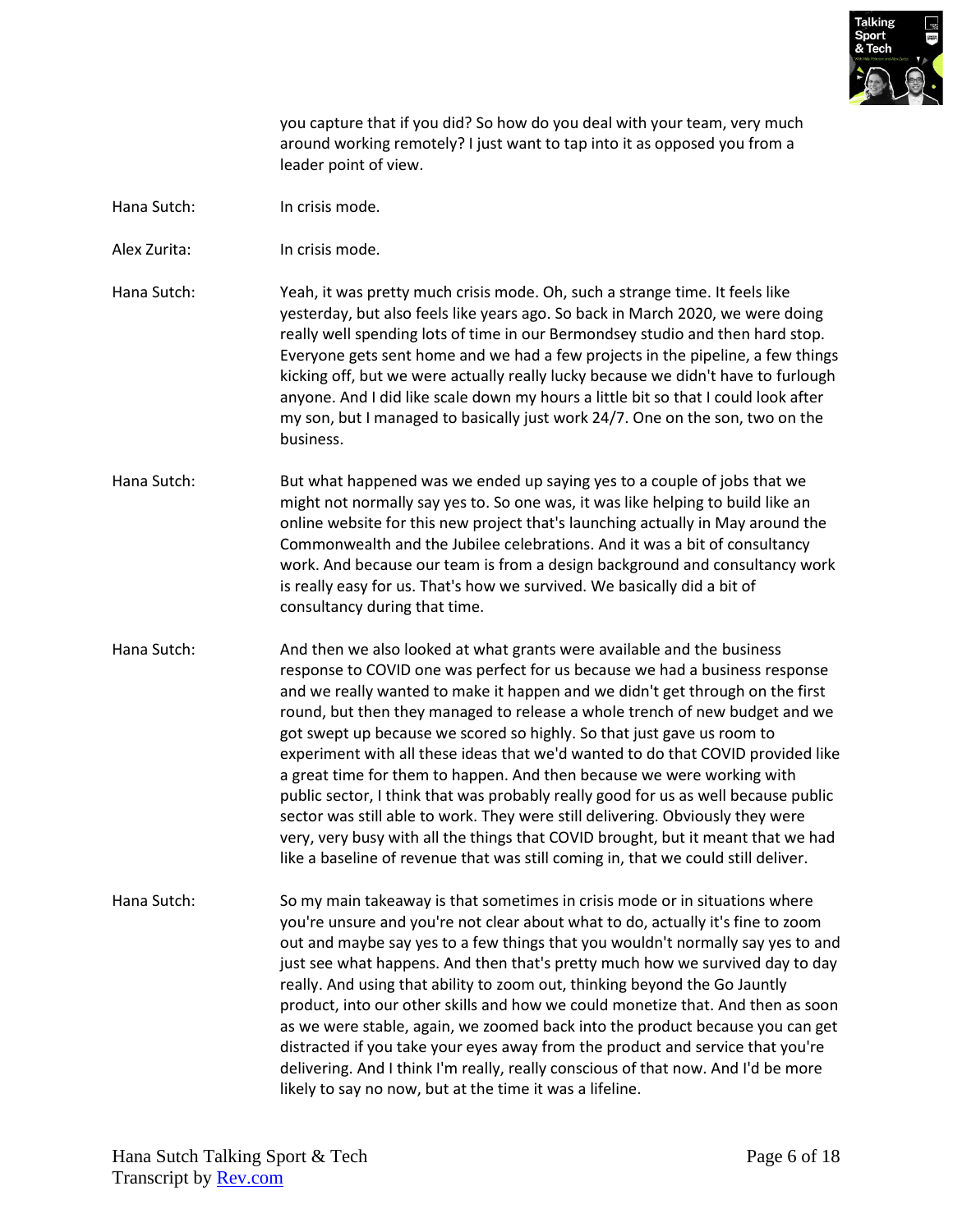

## Alex Zurita: I think there's a lot in there. Also, that we don't encourage anyone to work 24/7, but I do what you mean, I know what you mean is like that-

Hana Sutch: Wasn't through choice.

Alex Zurita: That homeschooling period, right? I've got two young girls, but going back, do you see a spike in usage? And I suppose there's a lot of people that talk about ultimately luck, right? You've got to have great people that are in the business. Loads of people talk about surrounding yourself with people that are better than you. Obviously they buy into the vision and values of the company. You've got to have some good investment, whether it is grants, funding, or investors, but there's always an element of luck needed almost a little bit of a perfect storm. And I'm not obviously portraying COVID as anything positive, but because people were encouraged to I suppose get active. And one of those were the walking aspect, did you see a jump in Go Jauntly, and then what's your approach there're after? Because obviously at some stage people might want to venture back out into some of the other activities that we're doing at community club or organization, but how do you go about that?

Hana Sutch: So in terms of data during COVID, when everyone was told to stay home, obviously our daily active users stopped and people stopped going out and you can see the pattern of all of a sudden there was a massive drop, no one was going out, no one was going for walks. And then slowly at the weekends you would see like little peaks of basically two to three kilometer walks. And if you remember, that was when we were told only one walk a day under an hour and all that jazz and then slowly but surely as we kind of inch towards May and Boris Johnson said, "Oh, May bank holiday weekend, you can travel now. You can go somewhere to go for a walk." And then we started seeing eight kilometer walks at that point and people walking for longer, further basically. And so I'm proud to say that actually through the data, you can see people were answering the call that we were given at that time by the government.

Hana Sutch: And since then we've seen the growth, obviously go right back up. And since we launched our dynamic green roots, we've seen through the week active users as well. Because before it was a bit more leisurely, but now we're tapping into the active travel or the lunchtime walk during the week. We've now got lots of people doing dynamic walks during the week. And then lots of people doing curated walks at the weekend. And also during COVID we launched this feature called nature notes, which was in partnership with the University of Darby who lead the nature connectedness research group. And we did a research study around how you can improve wellbeing through urban nature. And the study showed that if you note down the good things that you see in everyday nature, so things like fluffy clouds in the sky, bird song, dappled light from the trees, it can have clinically significant improvements to your mental wellbeing.

Hana Sutch: And that feature launched around May time as well. And you could do it from your window. So that was like another opportunity for people to enjoy and use the app during COVID. And that really helped us to keep going as well, because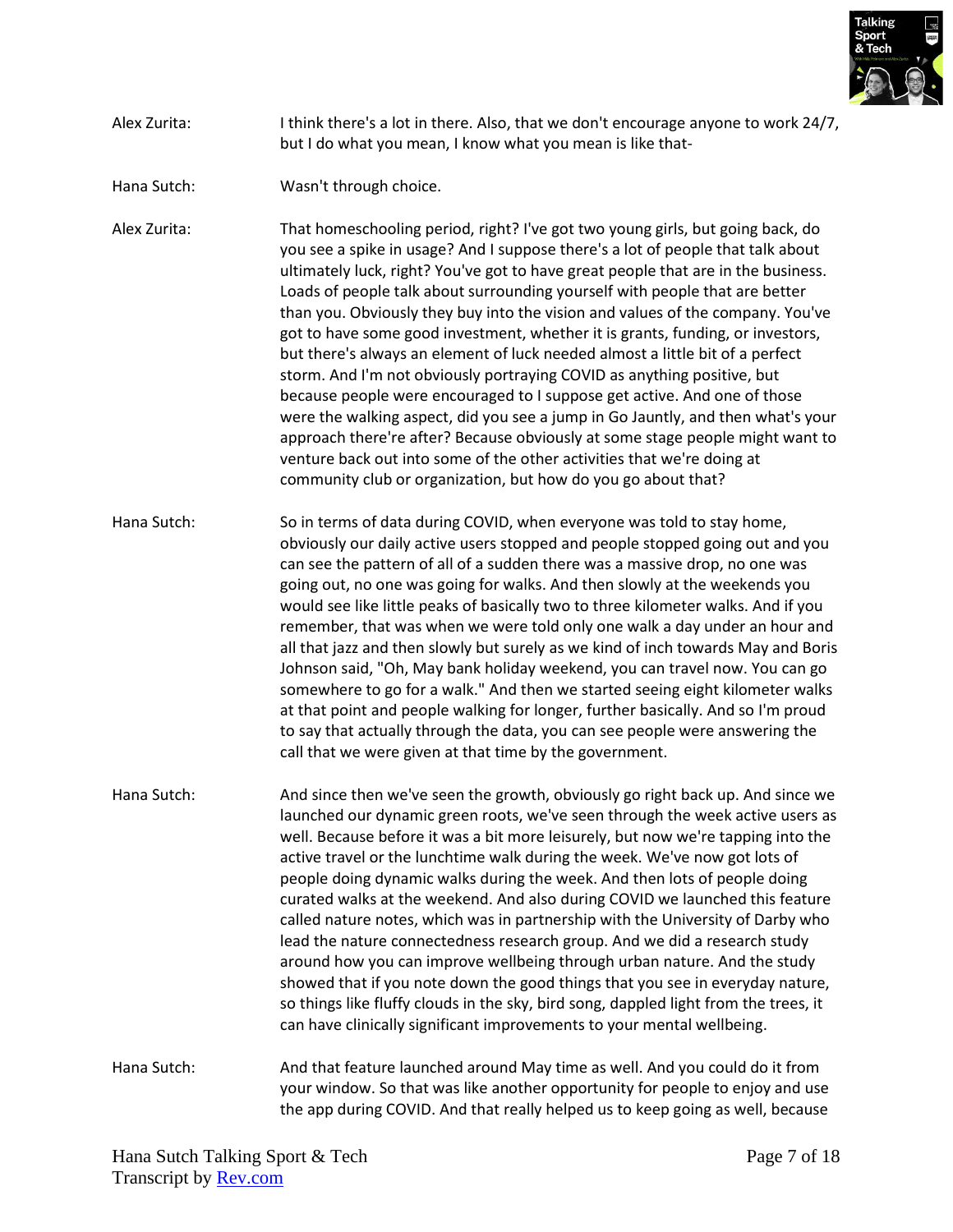

that was a partnership project again through the university. So there were lots of sorts of moments that we could turn into opportunities from COVID one being exercise from your door and then two, the ability to sort of tune into, I guess, stop and pause because that's what you were sort of told to do at home.

- Hana Sutch: And watch spring time fell and I remember there was that hashtag, nature is healing, when like deer ran into, I don't know, latent stone and everything was quiet because it was just so beautiful. You could hear the bird song, there was no traffic and stuff like that, but it was a really good time because you could watch spring. And that is exactly what we needed at that point. Didn't we were like trapped doors and then all of a sudden you could just see blossom and bird song. And so that was like another thing that really helped the app in terms of usage during that time,
- Alex Zurita: Quite a lot in there I suppose if you're entrepreneur listening the diversification of services, but ensuring that at all times, you're adding value to that user base. Nevertheless, is potentially a good way of utilizing the here and now as way of attracting new users into the product, you also touch slightly on partnerships. And I just wanted to ask you, I suppose something around that. I know that you guys have got partnership with Transport for London, Sport England, [inaudible 00:21:14], Southampton Council, Essex Council.
- Alex Zurita: So two part question, I suppose, I would love your views on if you're an entrepreneur listening, how should you go about mobilizing partnerships? Because everyone wants to work with big organizations, big logos, big brands, but it's pretty tough, right? They move at one pace, entrepreneurs move at different pace. And the value exchange in terms can be a little bit skewed. Part B I suppose, if you flip it, maybe from your experience of activating those partnerships, then actually what could, for example, a national governing body of sport do more to open themselves up to collaborate with startups and scale ups?
- Hana Sutch: So there's yeah, a few bits to unpack there. First thing, I would say, just building on the feature set that we developed, what's really, really important as an entrepreneur, a business owner is to have like short term goals and long term goals. So our short term goals are things like making sure the bug list is sorted. Making sure you put your next app version ready and tested, but we have a whole roadmap of features. So even when COVID hit, we could look at our roadmap and go, okay, what makes sense now that we couldn't do before, but now we have a new opportunity to do so. I think it's always good to have some sort of like, oh cheesy phrase, but blue sky thinking and a three, four year roadmap that you can then pivot to if you need to. So during COVID we couldn't do curated walks, but we could do nature notes and dynamic walks. So we basically parked that and moved the other bits forward that made it easier for us to still meet our end goal, our north star, but also kind of create and add value.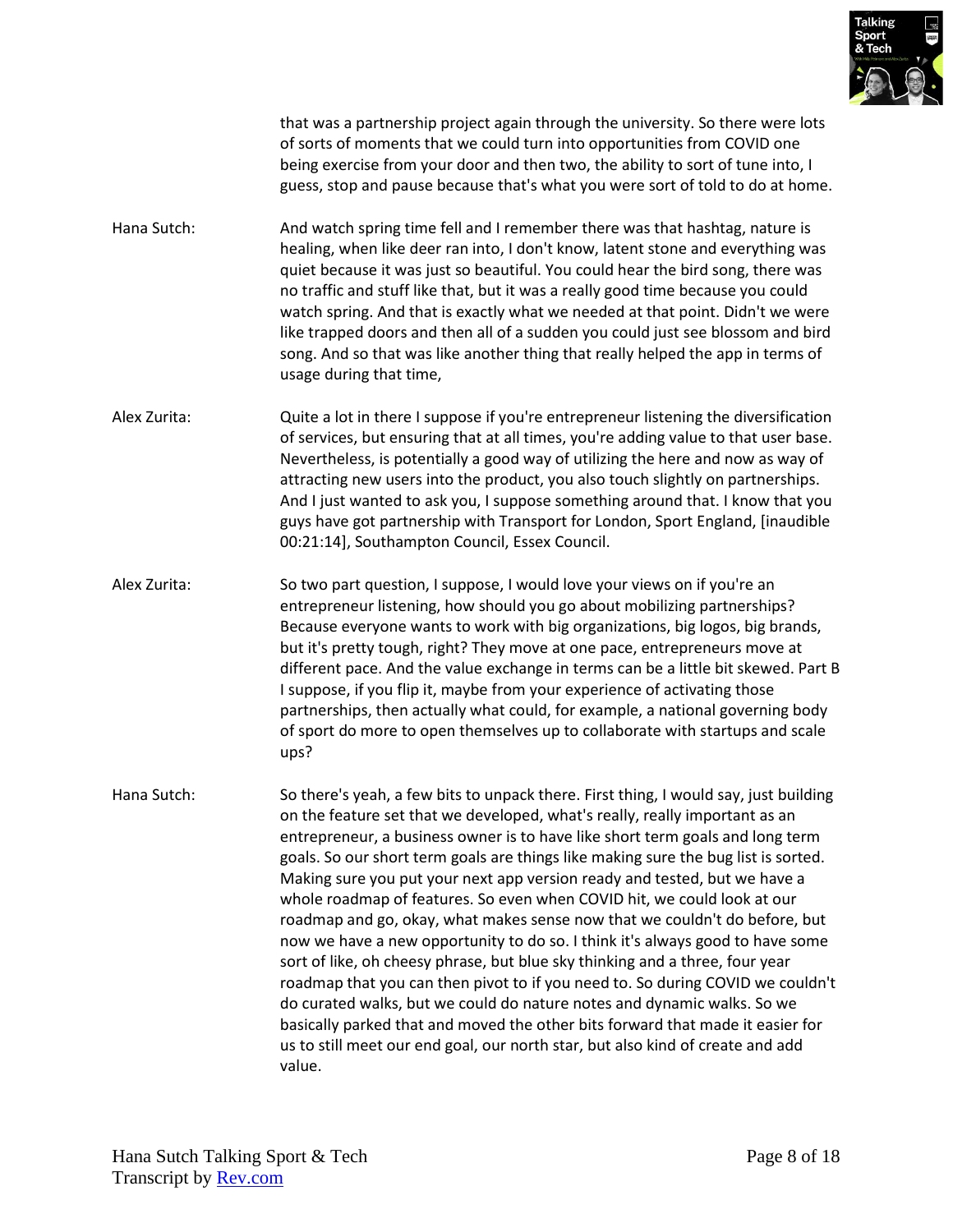

- Hana Sutch: And then in relation to partnerships, I think I don't have the answer to that. It's taken me five, six years to get to the point where we've got a whole suite of local authorities that we work with. I would say, don't stop hustling expect leads that you kind of pick up today. If I got a new lead, I wouldn't expect that to come in until 6 to 12 months time. So one of the other things or lessons that I've learned is that you cannot stop doing new business. So every day, 10 minutes of new business every week couple of hours of new business and the stuff that you're working on will come in that length of time.
- Hana Sutch: And I think what maybe happens to sort of some startups organizations, they just don't realize like how long public sector takes, how long relationships take to develop. With Sport England for example, I think I've been talking to them since the start and it was only last year that they finally were able to help support us with a project that we were working on. And I think for some startups you can't wait that long because you don't have enough runway, you don't have enough time, money. It's really, really difficult. So I guess my only advice would be maybe keep it as a side hustle to start with and make sure that you can cover your costs, but never stop kind of reaching out to people or looking for contracts that you can tender for and making an effort to go to sort of events and connecting with people. Those are the things that I guess looking back have made the most impact on what we've been able to achieve. And yeah, it just takes time.
- Milly Pelmore: You've mentioned that it's quite a long lead time with partnerships and to expect that it's not going to happen overnight and relationships are really important and they do take time to build. Obviously you've learned a lot along the way. One of the things we're doing at London Sport is to try and be that vessel to bring the traditional sport sector to the public sector closer with startups and enable more of these conversations and bring people together. I know you said you kind of had one piece of advice, but do you think when you started these conversations, did you find that the partners you were speaking to were receptive and it just took a long time? Or do you think there's a way to go within the sports sector to kind of be open to utilizing new tech and perhaps moving at speeds startups were perhaps used to?
- Hana Sutch: Yeah. Especially like a few years ago, there's a long way to go. I think no one took walking seriously. And it's literally in the last couple of years where everyone's like, actually walking's pretty good. It's physical exercise. I'm like, yeah, we've been telling you that for like the last five years. But I think there is a long way to go, but there's also, it's a really good time because there's... Sounds terrible, but there's physical activity crisis, obesity crisis, mental health crisis, COVID crisis, isolation crisis, climate crisis. There's all these things happening, actually physical activity, getting people out and about enjoying nature. It's a really good tool to kind of combat some of these crisis.
- Hana Sutch: I'm not saying that walking's going to solve everyone's problems, but I think looking at things holistically, not just, oh, you need to be sporty or fit. Actually you need to be happy and healthy. And like looking at it from a different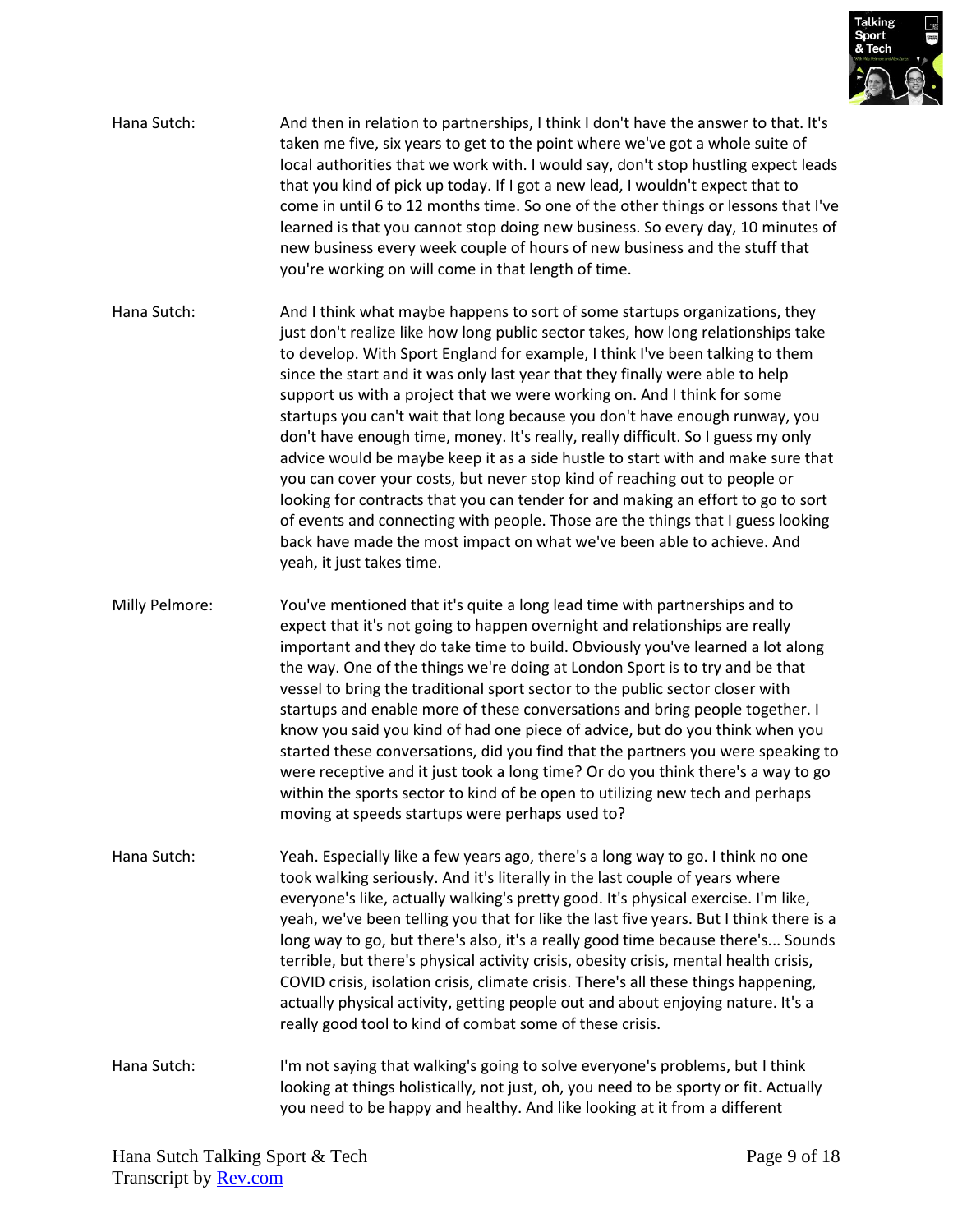

perspective is probably a great start. And I think without speaking out of turn, I think it's very difficult for public sector organizations and potentially with organizations such as yourself to innovate because you're often working with oil tankers that move very slowly.

- Hana Sutch: But having that bridge, giving founders money is the most important thing. So things like equity, free grants, are invaluable. I get often invited to do accelerators and things like that. And quite often those accelerators are like how to do HR. This is how to run social media. That's not useful for me. I'm an older entrepreneur. I've been doing all of this stuff for a long time. I don't need to know how to run a social media account. What I need is cash. And so I would say all of the accelerators that are giving startups grants alongside bespoke support, that has to be the future for sort of developing, especially female founded or underrepresented founders. That is the most help.
- Milly Pelmore: You mentioned a female founded support there. And we know that there's not a huge amount out there in the sector. We know that female founders tend to receive less funding. There are less grants out there. Have you found it a challenge being a female founder, particularly in the sports tech world?
- Hana Sutch: I don't see myself being in sports tech. So, just to be completely honest with you guys, I've never thought of walking as sport. It's just the way it is. Is it because I'm not a sporty person? I don't know, but I just haven't seen it as that. And I think it's a compliment that people think that it might be the case, but I think it's just such blurred lines because some people would say we are like transport tech or travel tech or health tech, it just all blends into one. Now we're just trying to help people get out and about and enjoying nature.
- Hana Sutch: But in terms of being a female founder, yeah. It's been an absolute challenge. And especially when I flirted with the idea of trying to raise investment. And I went and spoke to some VCs and things like that. And it wasn't for me, I've been ghosted more times by VCs than previous ex-boyfriends. It was awful. It's just like not a good place to be. It's not good for your mental health to have people get in touch with you or you get in touch with people. And then just to wait months and months and months.
- Hana Sutch: And I think that's why the point about female funders getting grant funding and equity free grants is really important because that's the thing that you need that is so hard to get from the private sector. So I think the biggest challenges around fundraising, a hundred percent, everything else is not too difficult for me because I've been in a male dominated environment, my whole career. So that bit didn't really bother me, but it was the funding side of things that was the trickiest. And I hate to be like a stereotype as well, but I don't know, I felt like in those sessions being female, being mixed race, probably wasn't in my favor.
- Milly Pelmore: And thank you for being honest about that. Because I think we probably do see that and it is a challenge and it needs to be aired and spoken about. So yeah,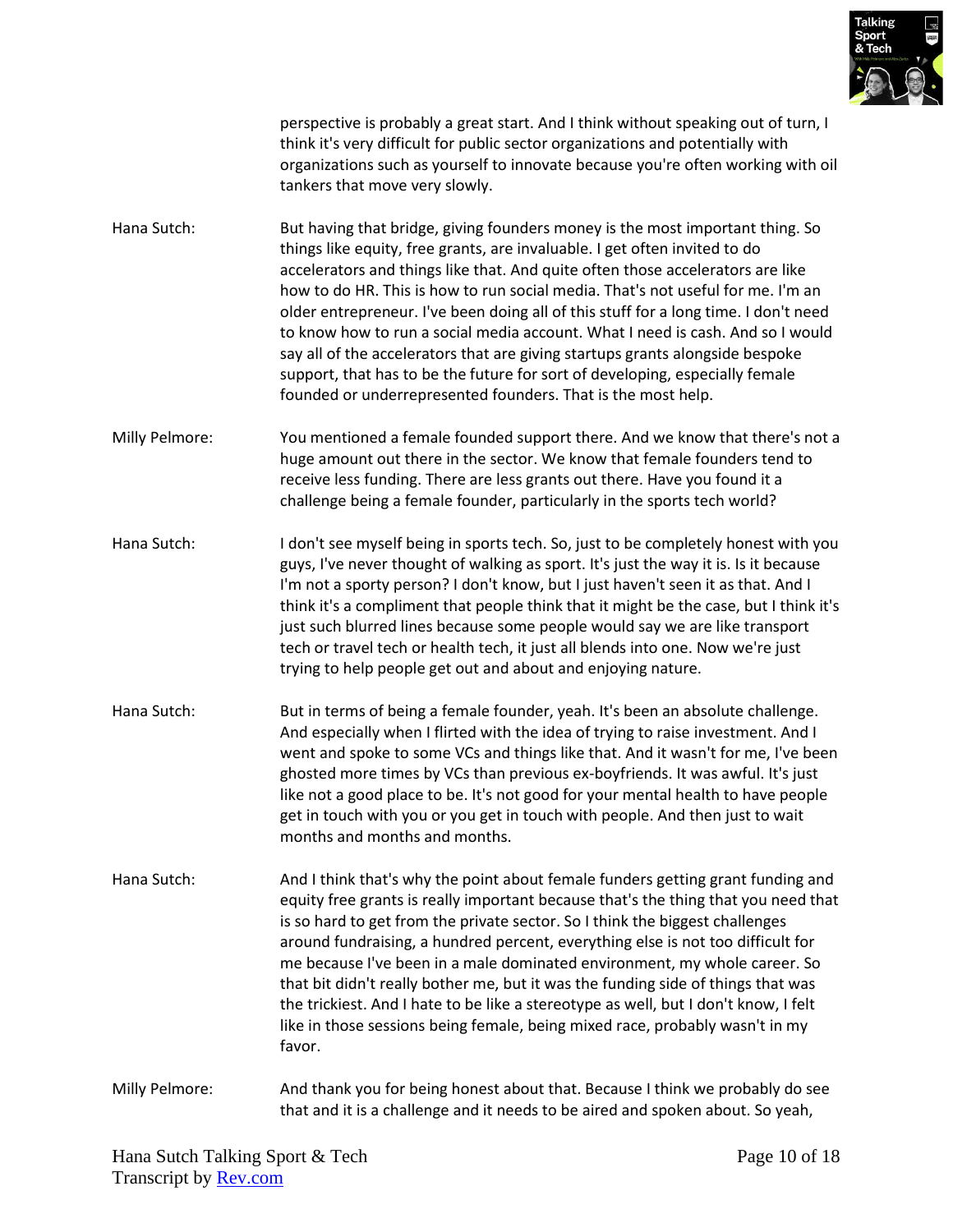

thank you for sharing that. You've mentioned a few of the challenges not least beginning with the fact that actually you didn't think you were a content platform, so had to initially change straight away, but I'd love to know about some of your highlights over the last few years. We've mentioned COVID actually you managed to turn it around and it ended up being perhaps a really good yeah time for you. So what are some of the successes along the way?

- Hana Sutch: Okay. So there's two that immediately come to mind was when we got featured in a Guardian article around being fit in your forties and the journalists literally downloaded the app, went out for a couple of walks and wrote about it and it was amazing. And that week we were up of the day we were in that and we had some other press and I think we had like 40,000 downloads or something. It was just off the scale, so that was really exciting. And for me having someone just review your app and it be in the Saturday Guardian weekend magazine, it was pretty cool.
- Hana Sutch: And then the second thing Apple and the App Store gave us the coveted editor's choice award-
- Milly Pelmore: Whoohoo.
- Hana Sutch: I know. AllTrails don't have it. So there's loads of apps that don't have it, but the apps that do have it Go Jauntly, Airbnb, Headspace, and Calm. So yeah, that happened last week and we didn't even know. So we just like happened upon it. And we were like, what? And so all of the team are like excited and they're busy looking at other apps to see if they've got it. So every now and again, I get told like one app, a competitor, doesn't have it. And we're like, whoop, whoop.
- Hana Sutch: I mean, there's been loads of highlights. Winning the grant funding was amazing. Being able to work with Sport England finally, and them helping us to get the green roots feature out on Android was just amazing because it's just something we couldn't afford to do as a self-funded startup. And you've only got so much time. There's only so much you can do, but Sport England supported us on that feature. And it's just one of our most popular features now. So I'm really, really pleased about that. That was brilliant. Thank you. And then I think just the fact that with there's four of us now, it's not just a one man band or one woman band and we're making it work and we've been growing. So that's all I can be thankful for really. So yeah, I'm feeling proud of the team right now and of myself.
- Milly Pelmore: It sounds like the Apple editor's choice is a great lineup to be in so huge congratulations to you and the three rest of your team for making that. That's very exciting.

Hana Sutch: Thank you.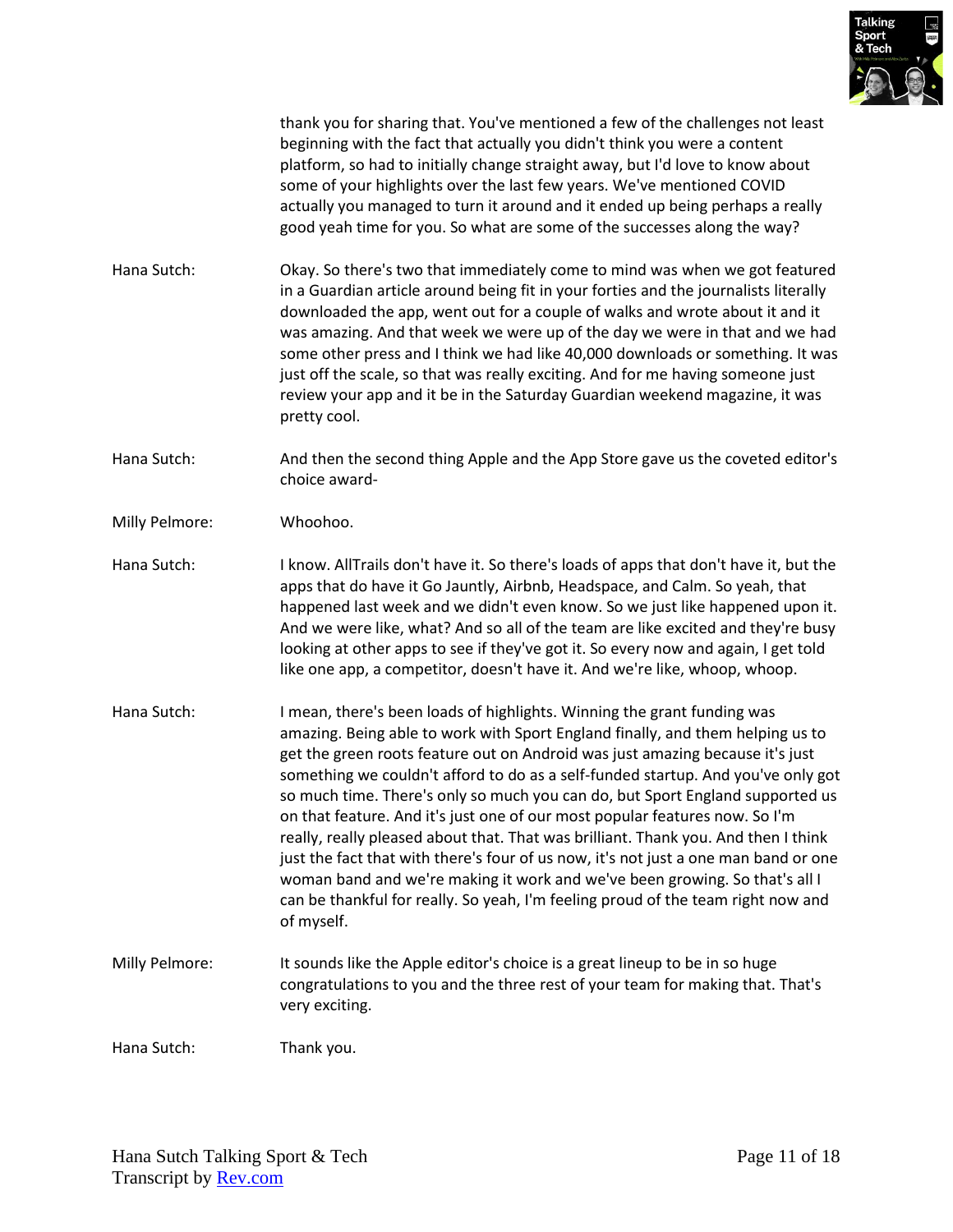

| Alex Zurita: | I suppose we kind of touched on a lot in there around early years, attitudes of<br>physical activity tapped into a little bit the inspiration for Go Jauntly, responding<br>to COVID, supporting people during that period of time, helping them to<br>continue to be active, value physical activity, both are the mental health and<br>wellbeing aspect, nature research tells us that is good for us period and actually<br>getting out from home was key. And then some of those highlights is<br>unbelievable.                                                                                                                                                                                                                                                                                                                                  |
|--------------|------------------------------------------------------------------------------------------------------------------------------------------------------------------------------------------------------------------------------------------------------------------------------------------------------------------------------------------------------------------------------------------------------------------------------------------------------------------------------------------------------------------------------------------------------------------------------------------------------------------------------------------------------------------------------------------------------------------------------------------------------------------------------------------------------------------------------------------------------|
| Alex Zurita: | Almost a little bit of future thinking. You mentioned aspirations for Go Jauntly.<br>You again mention around partnerships it's been long time coming. You now<br>have got this set of partners that are obviously now invested from an emotional<br>resource and collaboration point of view into the product. So yeah, I just want<br>to take you a little bit into that. What can we expect? What do you like to see?<br>How are you leading that team of now four including yourself?                                                                                                                                                                                                                                                                                                                                                            |
| Hana Sutch:  | So our ambition is to basically help everyone find a nature filled walking route<br>from a two mile radius of their home. And at the moment we can confidently<br>say that in the UK and Ireland that there's definitely an opportunity to do that in<br>other places like North America and Europe. And so on our roadmap is, once<br>we've feel confident that we've covered as much of the UK as possible we would<br>love to be able to take the product to some cities in Europe and maybe some<br>cities in America and test it out. So that's like our long term goal, shall we say?<br>But my main thing is about being a sustainable business and making sure my<br>team's happy and I'm happy and I'm not working 24/7. We're not VC funded,<br>but we are profit making. We are revenue generating and that actually feels<br>quite good. |
| Hana Sutch:  | I don't need like extra pressure necessarily. As long as we've got a community<br>who are loving our product, that's the most important thing. But I'm not going<br>to lie that there are other things that we want to do that will take time and will<br>take money, but we are looking at various partnerships for things like that as<br>well. So that point around partnerships helping us scale and give us traction is a<br>really, really important one that maybe at the start, I didn't realize that it would<br>be so important. I think where a lot of startups probably fail or find it hard is just<br>having to spend so much money on customer acquisition. And for now we<br>haven't had to do that because we have got a great product. We know that from<br>what Apple have said and the Apple store is like a great marketplace.  |
| Hana Sutch:  | So we've invested all of our time and energy in customer acquisition through<br>great product design being on the App Store. So that's good, but obviously I<br>need to build that a bit more. I think in this day and age as well, the thought of<br>having to spend lots of money on Facebook ads is really unappealing as much as<br>I want to be successful. I don't want to just be a funnel for Mark Zuckerberg's<br>bank balance. So those partnerships are like really key for us and they're really<br>help us scale a bit more organically, which it does mean it's slower, but I'm<br>happy to take that because I'm in it for the long run.                                                                                                                                                                                              |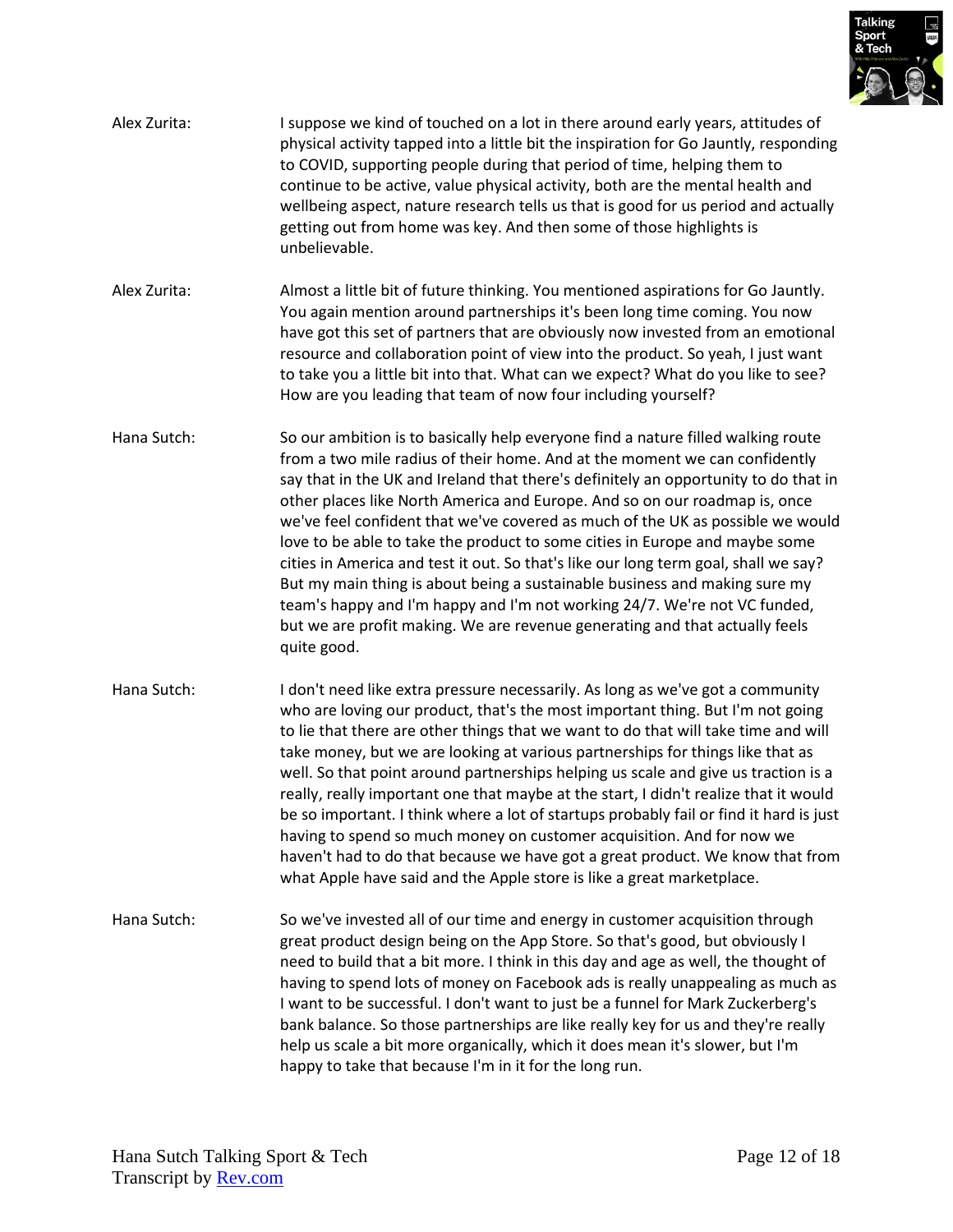

| Alex Zurita: | That's really interesting and fascinating that it's not a sustainable business and |
|--------------|------------------------------------------------------------------------------------|
|              | an environmentally friendly because of what you're trying to help people with.     |
|              | But I suppose is sustainable and environmentally friendly as a business, the       |
|              | decisions that you make within the business and the way you're going about it,     |
|              | the business.                                                                      |

- Hana Sutch: Yeah, I think so, I guess for the last seven years or so, I haven't been able to stop thinking about the climate crisis and the ecological crisis. And for me working on something that isn't directly trying to help either by reducing transport related carbon emissions or connecting people to nature, which then leads to pro nature conservation behaviors. I don't see what the point is because it's not just our future, it's our kids' future, and our kids' kids' future that we need to sort of protect. So myself and the team are very much driven by that ethos as well. So I just don't see the point if you're not working on the solution, you're just part of the problem kind of thing.
- Alex Zurita: I've got one last question and it's almost a little bit again on that trend we talked about now, a bit of a aspiration and you sort of mentioned that around maybe things that you've invested time in that perhaps you wouldn't do again. You guys are not VC funded, the ghosting aspect we've acknowledged is yeah, absolutely a lack of funding going into this part of tech, I will say, period as funders are trying to help more people become active but absolutely agree that even more so if you are from an ethically diverse community or a female entrepreneur or a disabled entrepreneur.
- Alex Zurita: Now looking back, if you were to give yourself some advice, you're thinking of setting up Go Jauntly again or a budding entrepreneur that is listening to the podcast, any words or wisdom, I suppose, that you would like to give yourself or to give others?
- Hana Sutch: If I could give myself some advice...
- Alex Zurita: Maybe play football.
- Hana Sutch: Yeah. [inaudible 00:37:02]. I'd probably be really bad at it and doing something else though. I don't know if I would recommend that, but yeah. So if I could give myself some advice, I would stop listening to all of the noise that you see in like the startup world. Like, oh, you need investment or to get VC funded is the only way to be a successful business. But actually what I found out through my exercise is that even if you did get funded by VC, you'd be one of several in their portfolio. And it's like a numbers game to them. They're going to invest in seven, but they'll only think that two will give them a return on investment. So not only do you have to be really good for yourself and I guess your VC partners, you need to be of the top seven of your VC partners and you need to have someone else telling you what to do constantly.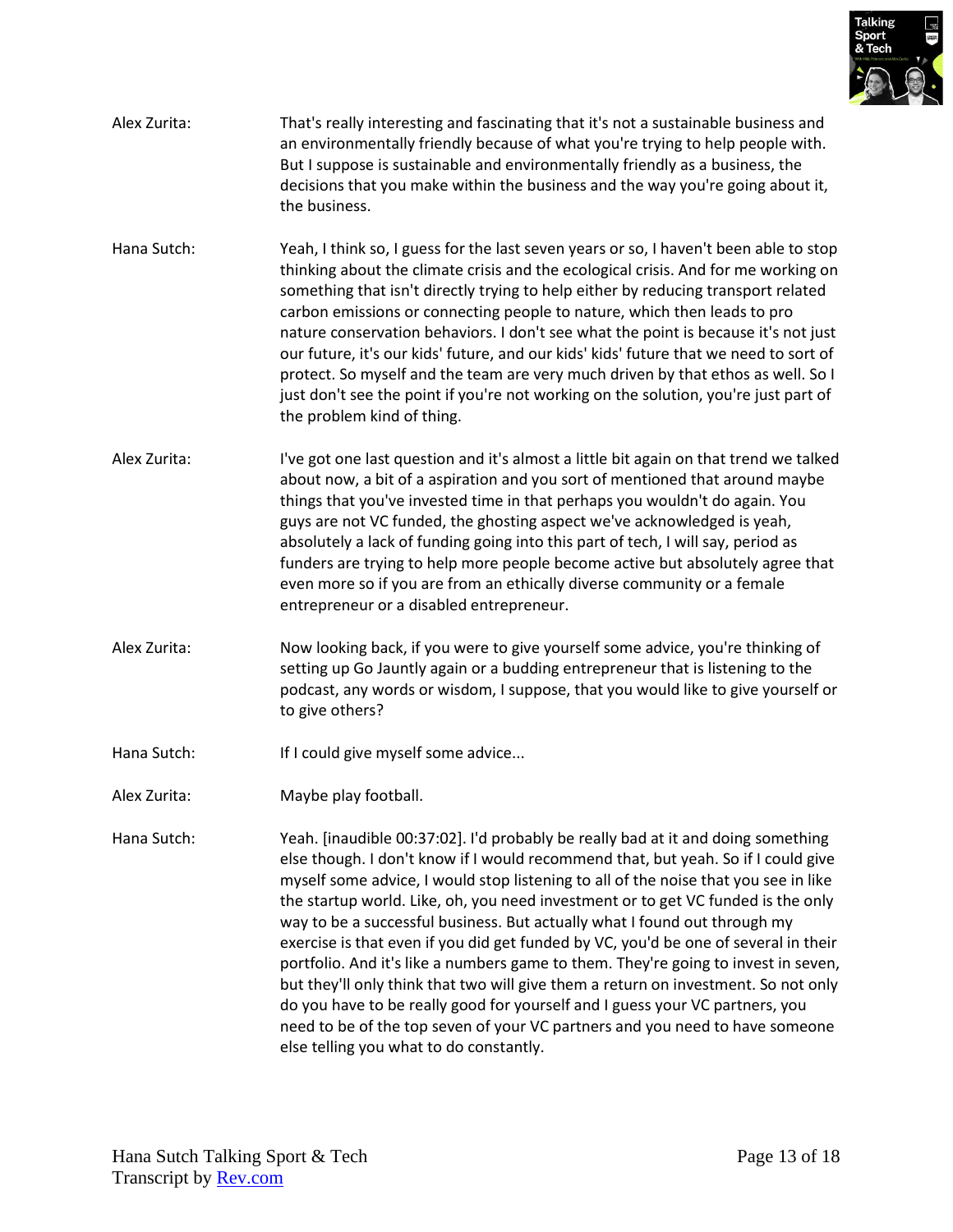

| Hana Sutch:  | And I can understand how some people that works really well. But I think the<br>rates of failure are much higher if you go down that route because it's just so<br>competitive and I guess for me I'm lucky. Because you talked about luck earlier<br>and I hate to think it's just luck because I worked really hard for this. But you<br>know, there is luck in various different ways because I had my design<br>consultancy. We were able to spin out, Go Jauntly from that. So we were able to<br>invest in downtime. So that's why I think keep it as a side hustle for a bit. And<br>then as soon as you realize that there is revenue opportunity or you can get<br>some grants in, I would try and move to a hundred percent focusing on that<br>because at one point I was trying to do consultancy and Go Jauntly. |
|--------------|-------------------------------------------------------------------------------------------------------------------------------------------------------------------------------------------------------------------------------------------------------------------------------------------------------------------------------------------------------------------------------------------------------------------------------------------------------------------------------------------------------------------------------------------------------------------------------------------------------------------------------------------------------------------------------------------------------------------------------------------------------------------------------------------------------------------------------|
| Hana Sutch:  | And that was an absolute nightmare. I was just I made myself really ill. I was<br>like working like a mess and I started to get these weird immune system issues.<br>And I think that's when I realized that actually it's not worth it, focus on one<br>thing. So yeah, my two bits of advice would be never give up, but to know when<br>to stop and then also try and look at do you want to be a unicorn or do you<br>want to be a family business or a small business that helps people on a day to<br>day level? You know, you don't need to make millions of pounds of revenue<br>actually. 200,000 of revenue would be a really, really good for you. That kind of<br>thing, you don't really need VC funding. So yeah, hopefully that's useful.                                                                      |
| Alex Zurita: | That's super useful. And I would just want to echo something that Milly<br>mentioned earlier, which is just to thank you for being so honest and sharing<br>that. So I took a lot of detail from that. So let alone someone else that is<br>listening to this one. So thank you so, so much.                                                                                                                                                                                                                                                                                                                                                                                                                                                                                                                                  |
| Alex Zurita: | We are now moving to a very fun 60 seconds of a quick fire round. So every<br>guest on one of our podcasts episodes will pick a topic of their interest. Your<br>topic is?                                                                                                                                                                                                                                                                                                                                                                                                                                                                                                                                                                                                                                                    |
| Hana Sutch:  | Former Newcastle United players.                                                                                                                                                                                                                                                                                                                                                                                                                                                                                                                                                                                                                                                                                                                                                                                              |
| Alex Zurita: | That's the one. And we are just going to ask you some questions about former<br>Newcastle players, Newcastle United within 60 seconds. And then yeah, it's just<br>a fun way of finishing these up, all right. So we are going to get some time on<br>and as soon as we are ready, we'll go. In which year was Newcastle United<br>formed?                                                                                                                                                                                                                                                                                                                                                                                                                                                                                    |
| Hana Sutch:  | God knows. 1800s.                                                                                                                                                                                                                                                                                                                                                                                                                                                                                                                                                                                                                                                                                                                                                                                                             |
| Alex Zurita: | Oh, 1892.                                                                                                                                                                                                                                                                                                                                                                                                                                                                                                                                                                                                                                                                                                                                                                                                                     |
| Hana Sutch:  | I'll take that.                                                                                                                                                                                                                                                                                                                                                                                                                                                                                                                                                                                                                                                                                                                                                                                                               |
| Alex Zurita: | How many league and cup goals has Alan Shearer scored for Newcastle?<br>Multiple answer: 201, 206 or 211.                                                                                                                                                                                                                                                                                                                                                                                                                                                                                                                                                                                                                                                                                                                     |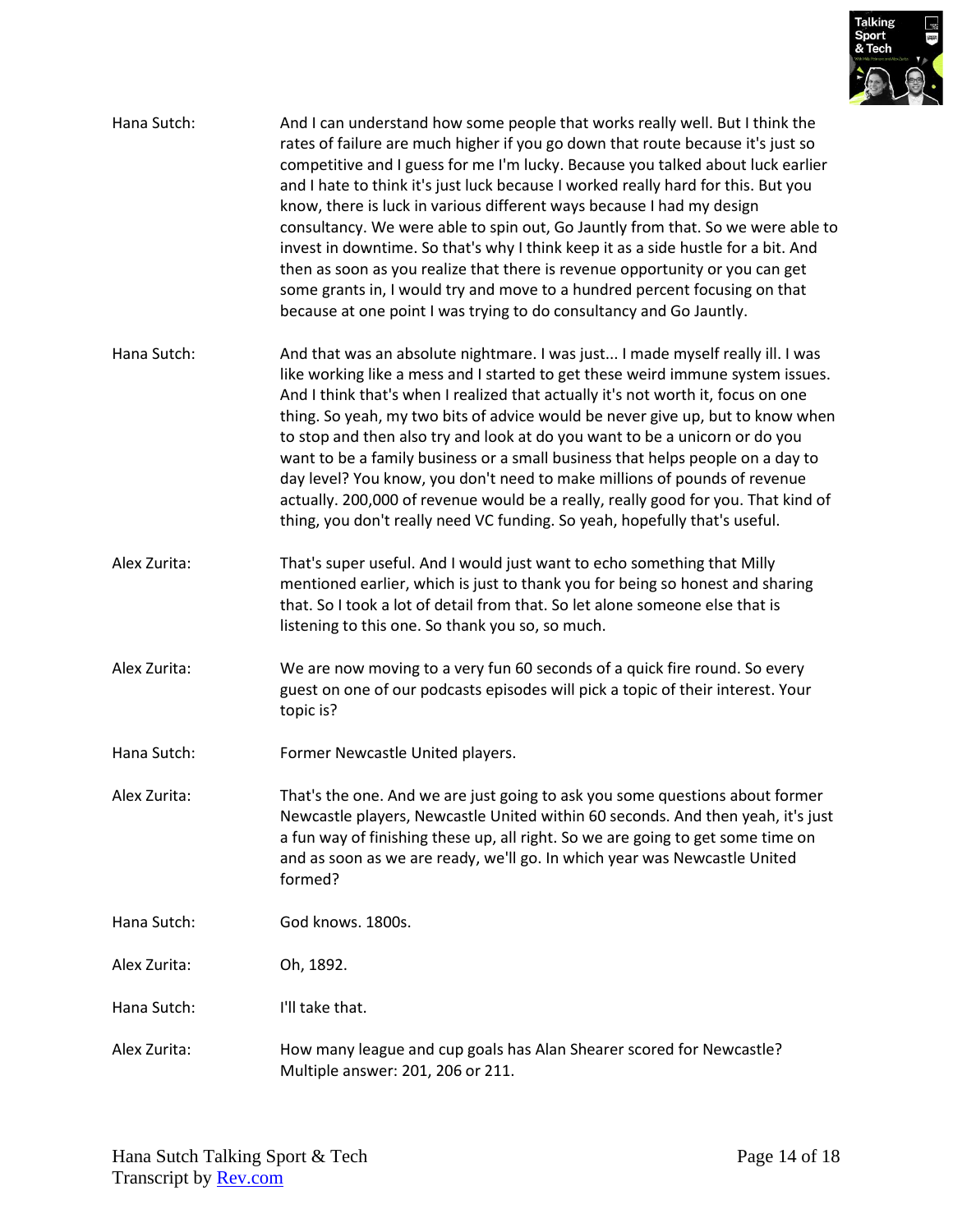

| Hana Sutch:  | 206.                                                                                                                        |
|--------------|-----------------------------------------------------------------------------------------------------------------------------|
| Alex Zurita: | Good.                                                                                                                       |
| Hana Sutch:  | Yes.                                                                                                                        |
| Alex Zurita: | Which manager has a statue outside St. James' Park?                                                                         |
| Hana Sutch:  | Kevin Keegan?                                                                                                               |
| Alex Zurita: | It's a sir.                                                                                                                 |
| Hana Sutch:  | Bobby Robson.                                                                                                               |
| Alex Zurita: | Yeah, so one. Who has made the most appearances as a goalkeeper for<br><b>Newcastle United?</b>                             |
| Hana Sutch:  | Pass.                                                                                                                       |
| Alex Zurita: | Shay Given.                                                                                                                 |
| Hana Sutch:  | Oh yes, Shay.                                                                                                               |
| Alex Zurita: | What is a nickname for Newcastle United?                                                                                    |
| Hana Sutch:  | Toon Army.                                                                                                                  |
| Alex Zurita: | The Magpies.                                                                                                                |
| Hana Sutch:  | Oh yeah. But Toon Army as well.                                                                                             |
| Alex Zurita: | Which French footballer moved from Newcastle United to Tottenham Hotspurs<br>in 2016 and now plays for Watford?             |
| Hana Sutch:  | Oh, I don't know.                                                                                                           |
| Alex Zurita: | Moussa Sissoko. Who did Faustino Asprilla play for before his move to<br>Newcastle? Multiple answer: Parma, Milan, or Roma? |
| Hana Sutch:  | Roma.                                                                                                                       |
| Alex Zurita: | Parma.                                                                                                                      |
| Hana Sutch:  | Oh.                                                                                                                         |
| Alex Zurita: | Can you name the Peruvian player who played for Newcastle for a combined<br>eight years?                                    |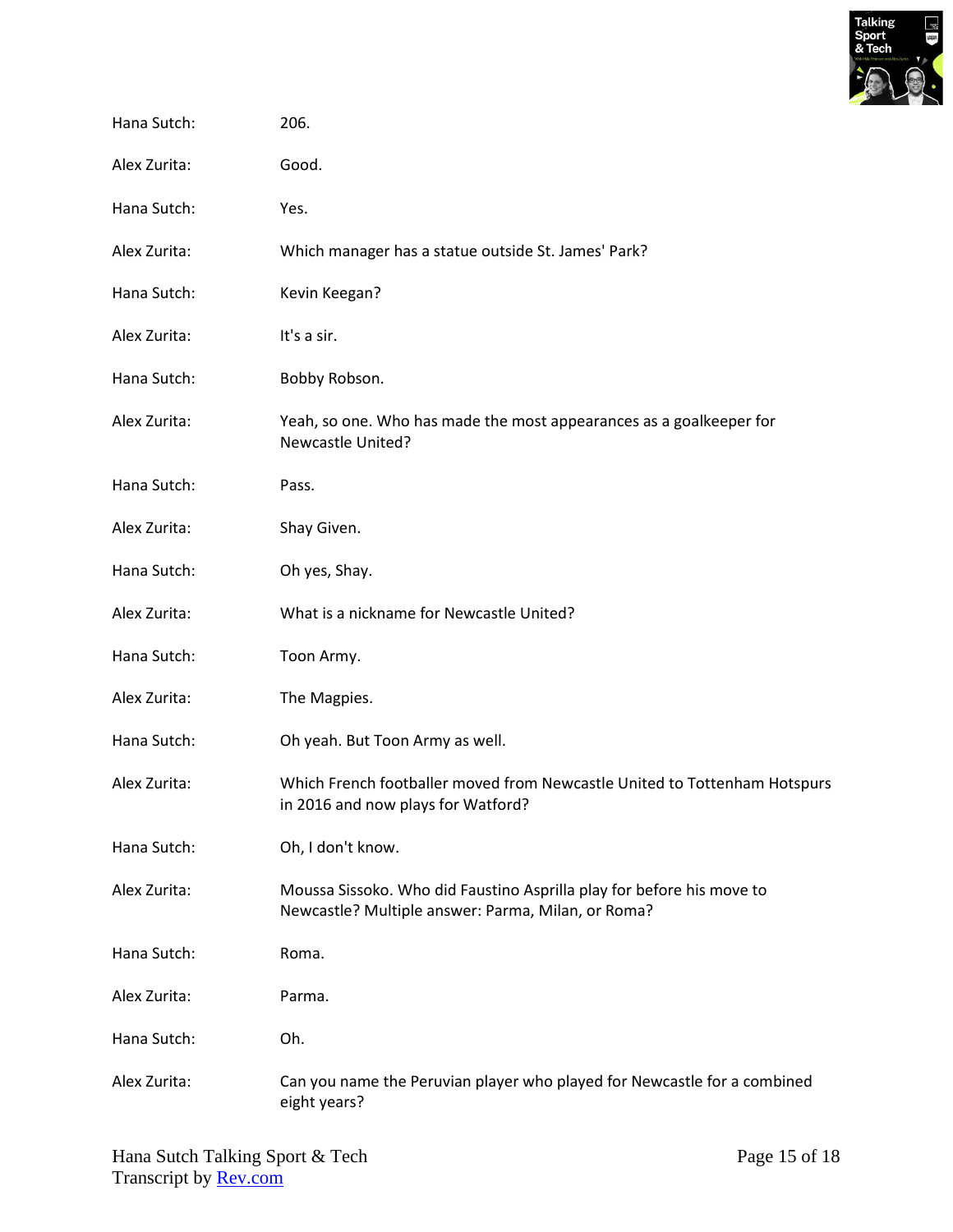

| Hana Sutch:    | Was it Nolberto Solano?                                                                                                                                                                                                                                                                                                                                                                                                                                                                                                                                                                                                                                                                                                                                                    |
|----------------|----------------------------------------------------------------------------------------------------------------------------------------------------------------------------------------------------------------------------------------------------------------------------------------------------------------------------------------------------------------------------------------------------------------------------------------------------------------------------------------------------------------------------------------------------------------------------------------------------------------------------------------------------------------------------------------------------------------------------------------------------------------------------|
| Alex Zurita:   | Yes. That's it.                                                                                                                                                                                                                                                                                                                                                                                                                                                                                                                                                                                                                                                                                                                                                            |
| Hana Sutch:    | Thank you.                                                                                                                                                                                                                                                                                                                                                                                                                                                                                                                                                                                                                                                                                                                                                                 |
| Alex Zurita:   | Good stuff.                                                                                                                                                                                                                                                                                                                                                                                                                                                                                                                                                                                                                                                                                                                                                                |
| Hana Sutch:    | Oh, that was stressful.                                                                                                                                                                                                                                                                                                                                                                                                                                                                                                                                                                                                                                                                                                                                                    |
| Alex Zurita:   | You gave some amazing stuff for 45 minutes and you went, whoa that was<br>stressful.                                                                                                                                                                                                                                                                                                                                                                                                                                                                                                                                                                                                                                                                                       |
| Hana Sutch:    | That was the worst bit. I was actually dreading that.                                                                                                                                                                                                                                                                                                                                                                                                                                                                                                                                                                                                                                                                                                                      |
| Milly Pelmore: | And that's a wrap on the quick fire round. Well done, Hana. Hana, thank you so<br>much for being here today and talking to us. I, for one, am really looking<br>forward to my next commute. I live in Elephant and Castle right in the middle of<br>London. So I'm looking forward to my next walk being slightly more nature<br>filled. So thank you for that.                                                                                                                                                                                                                                                                                                                                                                                                            |
| Milly Pelmore: | So Alex.                                                                                                                                                                                                                                                                                                                                                                                                                                                                                                                                                                                                                                                                                                                                                                   |
| Alex Zurita:   | Milly.                                                                                                                                                                                                                                                                                                                                                                                                                                                                                                                                                                                                                                                                                                                                                                     |
| Milly Pelmore: | So much to take away from Hana's conversation there. There's a few things I'd<br>like to pick up on. I think one of the first things she talked about was that they<br>had to do an early pivot to more of a content platform because that's what the<br>community wanted. And for Hana, a happy community is a happy founder.<br>Would've loved to dive into that deeper, but I think it's coming across strong<br>throughout a lot of our guests that it's all about your users and your community<br>and building and creating your product with those that you are creating it for.<br>Using that tech and all of the swiping kind of that slightly addictive mentality<br>and created something really positive from it, which I thought was a really<br>interesting. |
| Milly Pelmore: | One of the things that Hana has managed to do with Go Jauntly is help her users<br>adopt existing behavior. So the culture of social media, where we're on our<br>phones swiping left and right all of the time, whether that's on Tinder or<br>Instagram, and she's managed to change that into something really positive. So<br>helping users use green spaces go for a walk, active travel. And I think that's a<br>testament to her design background. It really came across strongly in the<br>product design that she's really tapped into that and understood that that is<br>something that we as humans do.                                                                                                                                                       |
| Alex Zurita:   | Totally agree. I like particularly the aspect of founder using her own lived<br>experiences, I suppose positive and somewhat not in terms of at first admitting                                                                                                                                                                                                                                                                                                                                                                                                                                                                                                                                                                                                            |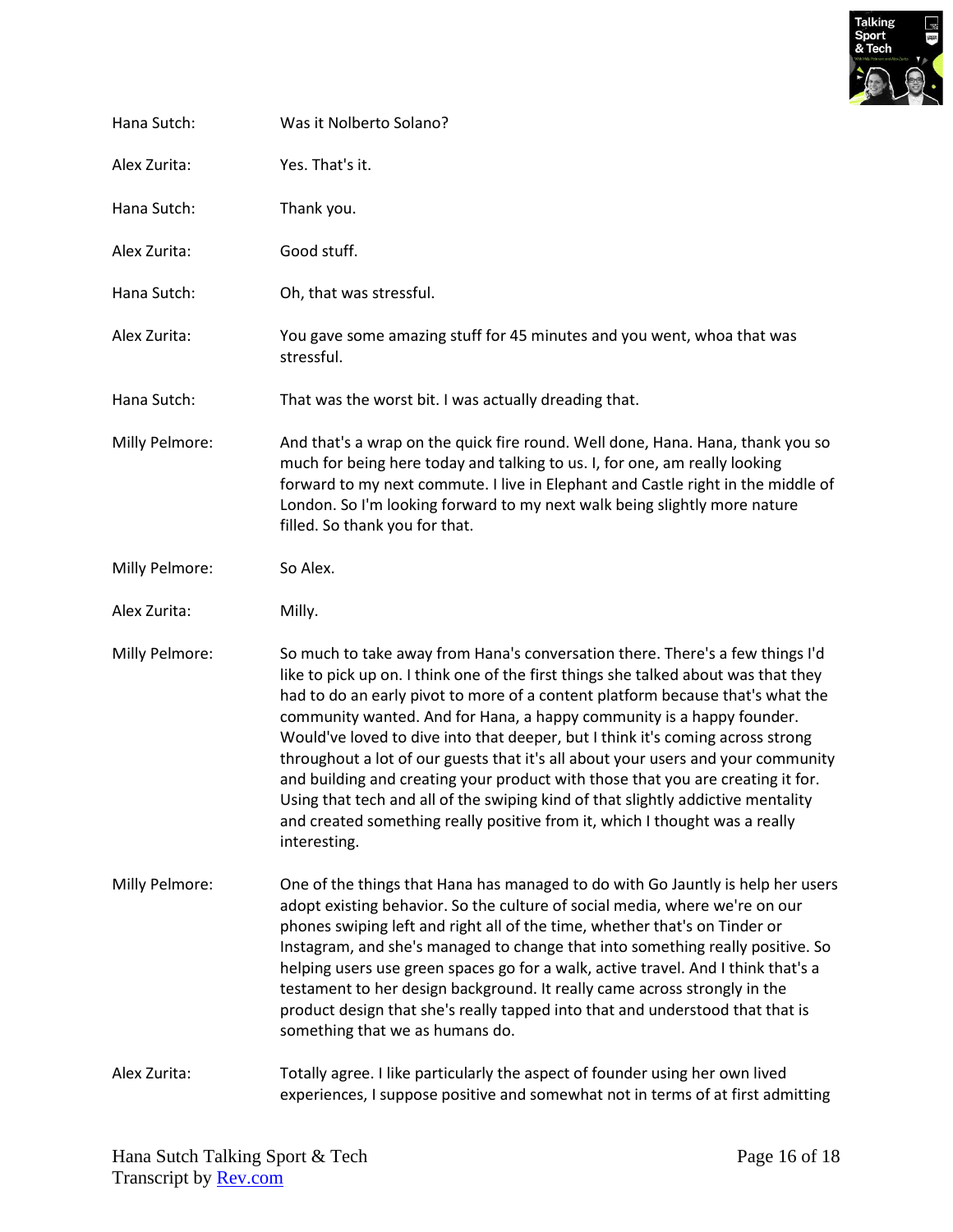

that actually walking, physical activity, wasn't maybe quite for her, but at the birth of her first child almost realized, hey yeah, I would love to do more. Is a great break, is a great activity. So that lived experience is really interesting because ultimately she understands what she's trying to do with her users. She can see herself in her users.

Alex Zurita: I also love then there's a strong research aspect is not like I experienced this pain points, so I am going to go and create a solution for it. Actually, she experienced that pain point enhance whether the views of that pain point or the hypothesis behind that pain point with strong research. And then the third aspect of that kind of mini triangle lived experience, enhanced research, is her design background coming into the equation. Right, okay, I understand now the real problem that I'm going to try to solve, this is a problem that does need solving. And then this here is I'm going to use my expertise in design to create a great product that is going to be appealing and of ultimately of use to the user.

Alex Zurita: So I think we both find that aspect of the conversation really interesting, probably some other... Two other points to enhance what you've said. The one evidence again, of an entrepreneur that feels that raising investment is tough as well as the aspect of are we sport tech, fit tech, health tech, wellness tech, travel tech. And when you break it down, it's quite possibly might sound like is that really something that needs to be solved as such, but while actually linking back to the investment, if investors are working out how much money is going into this part of the industry or these industry, it can look really fragmented. And the numbers then I suppose, can look very small because they might be investment rounds hidden in lots of other terms on the fit tech, health tech, travel tech, sport tech.

- Alex Zurita: And the third really interesting point is again, another probably personal reflection on perhaps what we would love to do from a Sport & Tech hub point of view, to trying to open the sector more from a behavioral point of view in terms of how they can collaborate with startup scale ups, the sales cycle being quite long. What can we do to just speed that process up just to make a little bit more, ultimately look, the sector is not going to operate, not going to be able to operate at the speed of a startup or scale up. But if we can help the two come to a bit of a more middle ground, then that's almost utopia, right?
- Alex Zurita: So founders can manage their expectations that partnered up with a national governing body of sport, a local authority, could be time sensitive, but it's not also going to be a year long, right? And the sector's also going to appreciate that a year is far too long for that founding team or the people behind the tech. So the last two, quite possibly two takeaways for Sport Tech Hub really around how can we continue to champion, lobby, create interventions to support founders that feel is really tough for me to raise investment period or is really tough for me to raise investment because I am a female founder or someone from an ethically diverse community.